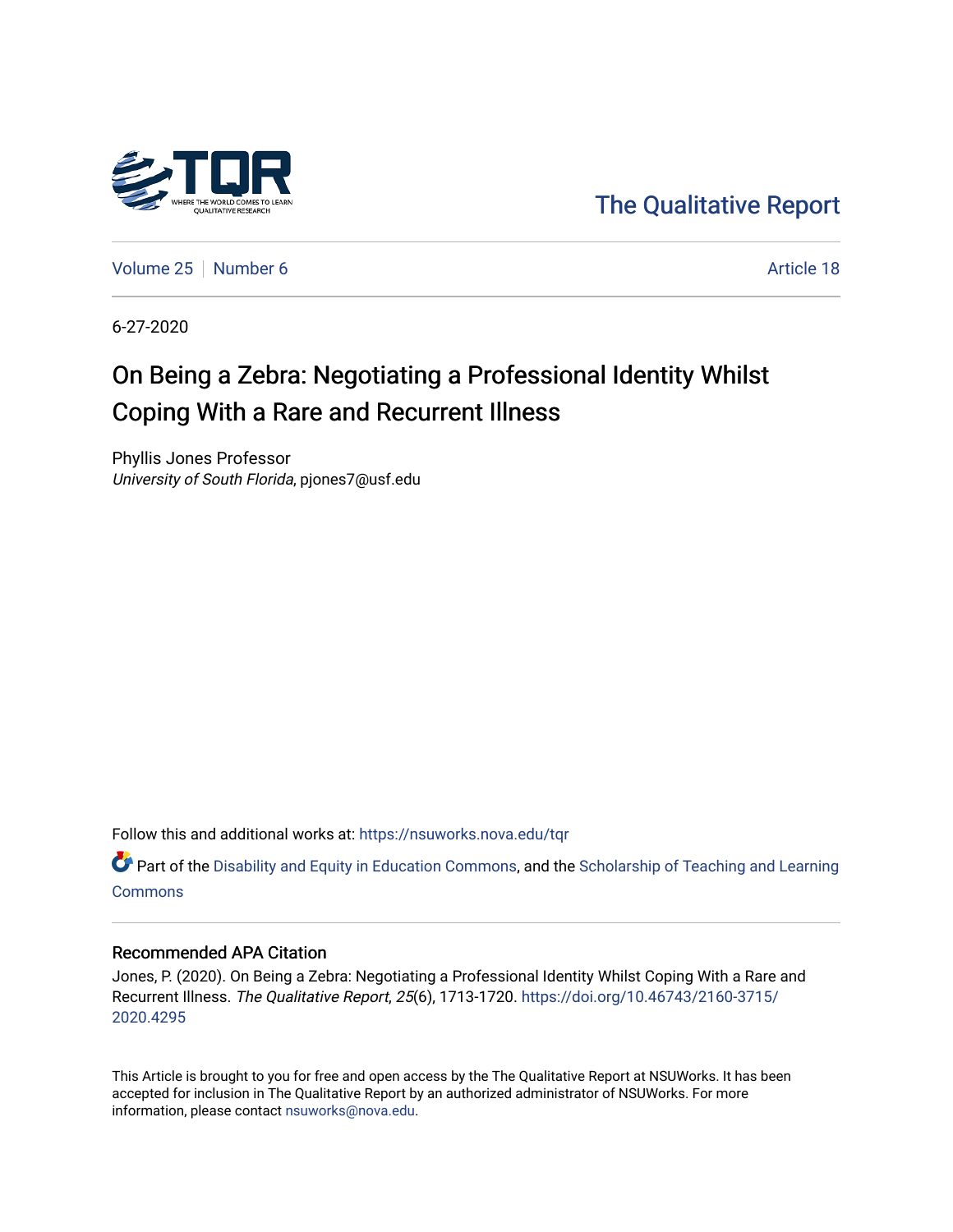

# On Being a Zebra: Negotiating a Professional Identity Whilst Coping With a Rare and Recurrent Illness

# **Abstract**

In this autoethnography I discuss some of the impacts of a chronic and long -term illness on my professional identity of a professor. I examine issues of lack of control throughout the discussion. I also discuss the contribution of phenomenological accounts in the form of autoethnography in serving to challenge society's view of disability. I suggest the individual intersection of disability and identity demand that the scholarly community listen more to the stories of people who have actual experience of long-term chronic illness. In doing this, we may develop nuanced understandings of the impact of chronic long - term illness on the development on professional identity.

# Keywords

Autoethnography, Chronic Illness, Professional Identity, Acquired Disability, Disability Theory

# Creative Commons License



This work is licensed under a [Creative Commons Attribution-Noncommercial-Share Alike 4.0 International](https://creativecommons.org/licenses/by-nc-sa/4.0/)  [License](https://creativecommons.org/licenses/by-nc-sa/4.0/).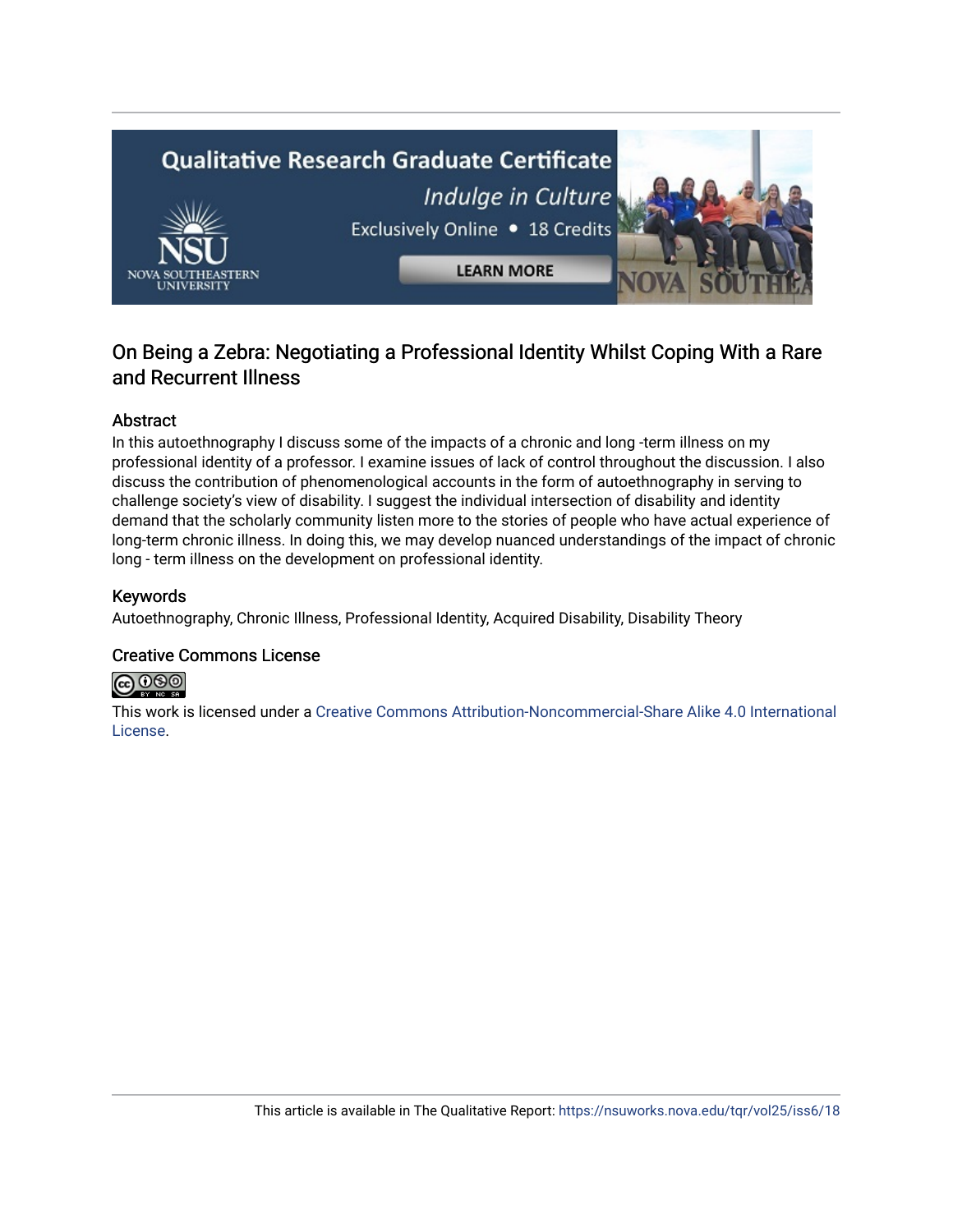

# **On Being a Zebra: Negotiating a Professional Identity Whilst Coping With a Rare and Recurrent Illness**

Phyllis Jones University of South Florida, Tampa. Florida, USA

*In this autoethnography I discuss some of the impacts of a chronic and long term illness on my professional identity of a professor. I examine issues of lack of control throughout the discussion. I also discuss the contribution of phenomenological accounts in the form of autoethnography in serving to challenge society's view of disability. I suggest the individual intersection of disability and identity demand that the scholarly community listen more to the stories of people who have actual experience of long-term chronic illness. In doing this, we may develop nuanced understandings of the impact of chronic long - term illness on the development on professional identity. Keywords: Autoethnography, Chronic Illness, Professional Identity, Acquired Disability, Disability Theory*

> I am well and in control I run everyday I am well and in control I dance in Zumba I am well and in control

I go to the gym and I work out I am well and in control WHAT? I am in pain

I can't move

Don't take me to the hospital

My head hurts, I can't move, I'm going to be sick, I can't drink anything

Take me to hospital

My head hurts, I can't move, I'm going to be sick, I can't drink anything Listen to me… My head hurts, I can't move, I'm going to be sick, I can't drink anything I don't want another lumber puncture It won't tell you anything

I don't want to argue

My head hurts, I can't move, I'm going to be sick, I can't drink anything I'm very dehydrated and just need some IV fluids This is okay… Please don't panic I don't want to stay in hospital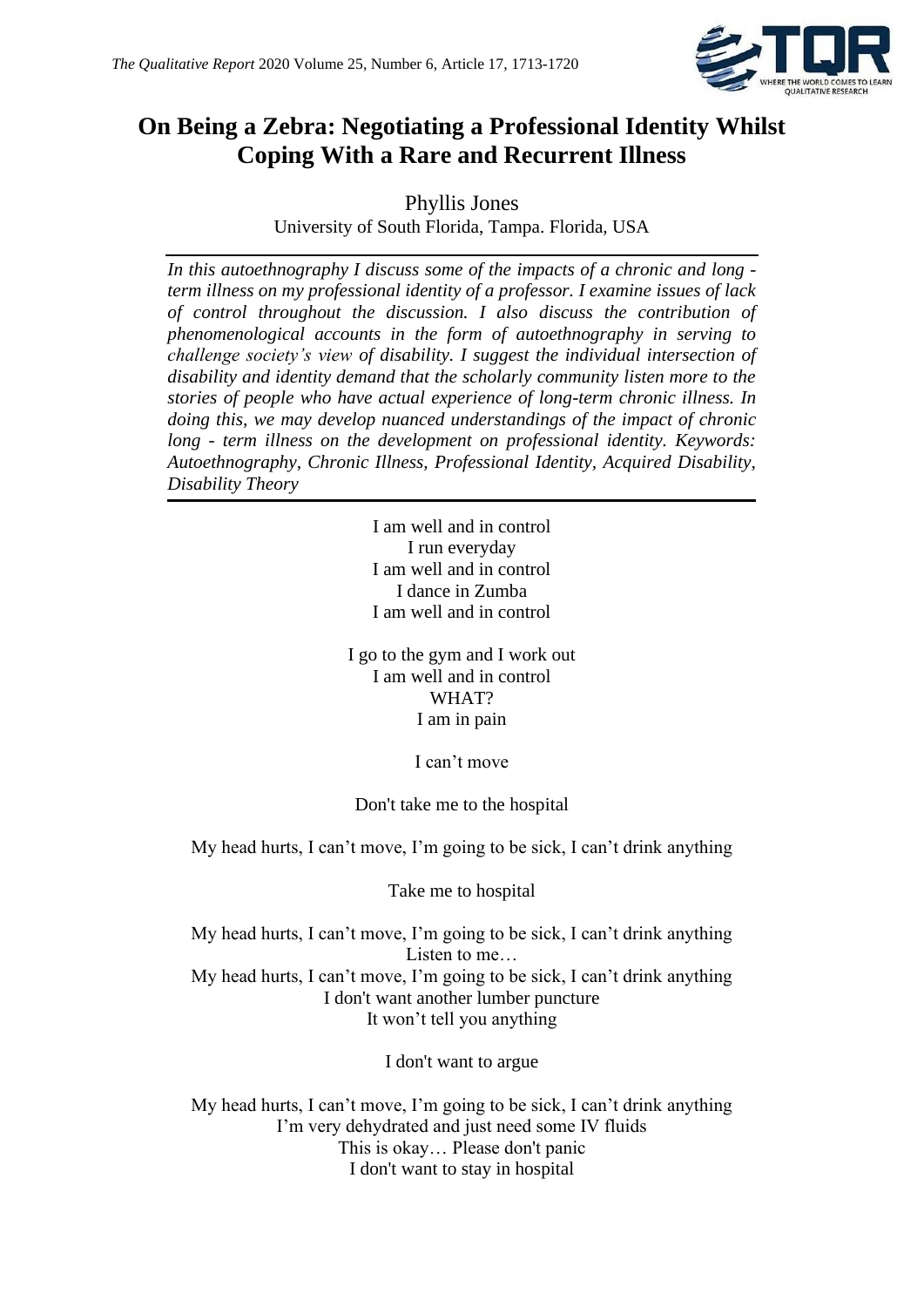I don't want another lumbar puncture I give up…do what you need to do I am not in control….

#### **Introduction**

I have Mollaret's Syndrome, a rare illness, which is basically recurrent viral meningitis but presents as Parkinson's or MS. The opening poem reflects my struggle with the onus of control and my developing identity as a professor in teacher education in the UK and the US. I attended a Dissertation Award presentation from the Qualitative Inquiry Congress, entitled "Chasing a Zebra: Identity as a Teacher" in 2016. I listened in fascination to the autoethnographic journey of a wonderful doctoral student, who had experienced a chronic illness whilst struggling to be a K-12 teacher and pursuing her doctorate in education. I was enthralled to listen to her story, which shared her experiences in an eloquent way that also wove in appropriate theoretical constructs. I was happy to see her well and strong having experienced such a debilitating event and appearing at this presentation vibrant, strong and well. In sharing her story, she discussed her evolving identity as wife, mother, teacher and scholar. I listened to the presentation with increasing levels of connectedness and awe. Connectedness through reflection of my own experience and the realization that I too moved through different identities as I navigated a thirty-year illness while being a wife, mother, teacher, assistant principal and professor. However, it took several more years, until 2019, before I felt ready to put "pen to paper," before I accepted that the illness I endure is an integral part of my professional life and that needs to be embraced.

Listening to the story of this doctoral student gave me permission, after almost thirty years, to think of my own chronic illness in a different light. In this conference room, celebrating an amazing achievement, I began to think of the years that I struggled to keep my illness separate from my work. I became a successful professor and scholar despite this incredibly inconvenient "illness thing" that is always lurking in the shadows. I saw in the room and through the award that people were actually interested in such stories. I heard that integrated meanings can be made of incredibly complex, and, on the face of it, totally unrelated phenomena. Indeed, more authentic meanings come as a result of this integration. The medium of autoethnography enabled this to happen. A medium that garnered scholarly respect. I left the presentation knowing that I needed to write my own story. Easier said than done. I spent the summer of 2016 getting the sequence of my own story down on paper and creating the poem. It was hard. It felt very self-indulgent and alarmingly I felt very vulnerable. Did I really want to shed light on an aspect of my life that for many years I had managed quietly and distinctly separate from my professional existence? Perhaps that is why I shelved it for another three years. In the summer of 2019, I returned to it.

#### **Literature Review**

I was intrigued by a term the doctoral student had shared back in 2016, that of "Chasing a Zebra'. This term, used in the medical profession, is adopted when a patient presents with a complex and rare medical condition. She shared that, in her experience, the medics pursued a pathway to diagnosis through a maze of known and familiar illnesses. This pathway did not apply to her and she experienced the reluctance of the medical profession to navigate a rare and unfamiliar illness. The process is termed in the medical field as "chasing an unfamiliar and unique zebra," while the profession, for the most part, is organized to chase more familiar and known phenomena. Consequently. they only have the ways and means to "chase the more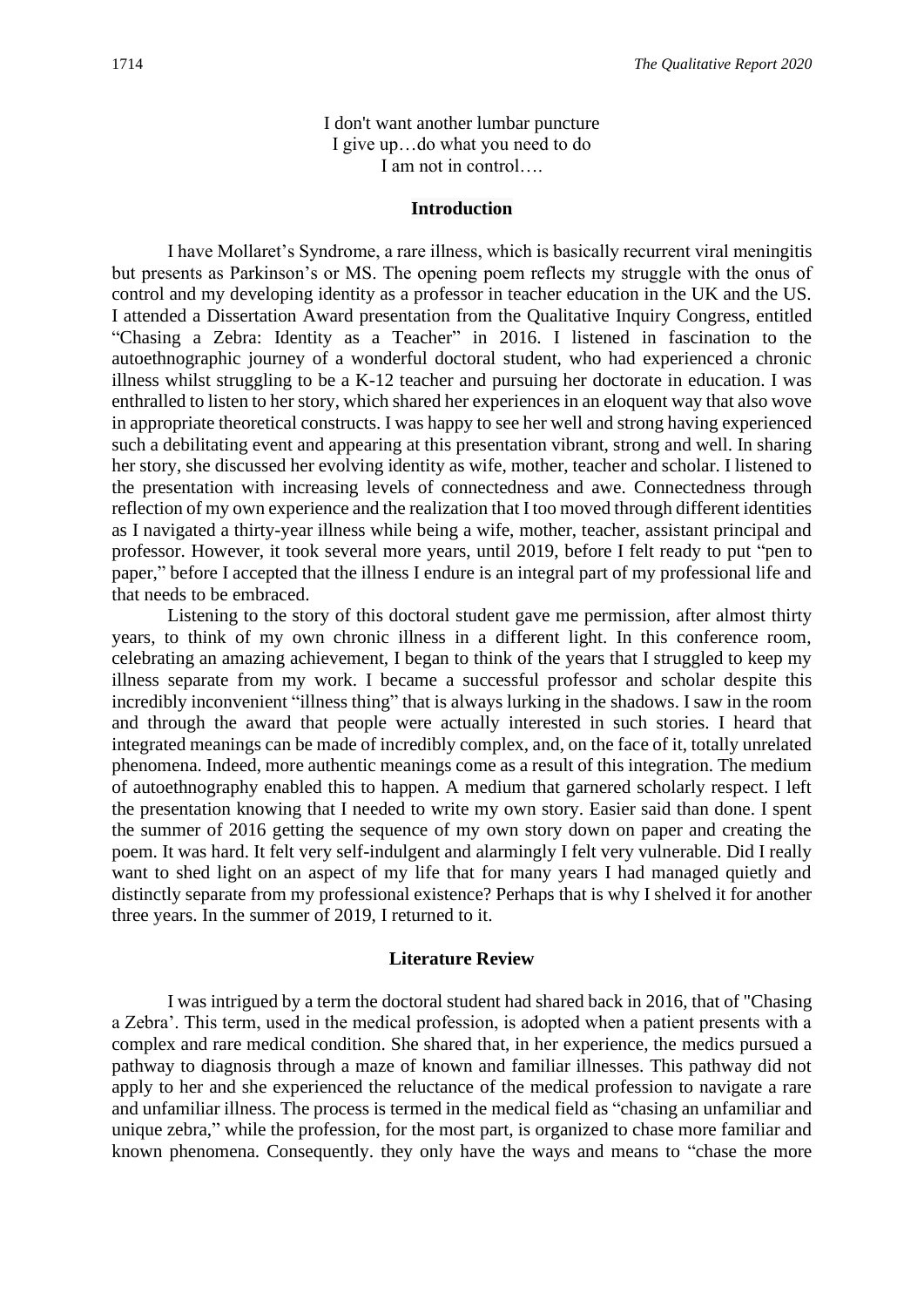familiar." The process of diagnosing an illness that presents as different, unusual and unique poses real challenges to the capacity of the medical profession.

I, too, may have presented the medical profession with an illness that may be referred to as a "zebra." However, in my case, in England and America, doctors went to extraordinary lengths to arrive at a diagnosis, (which, indeed, took thirty years). I listened in awe at this presentation by the doctoral student as I came to the realization that through autoethnography I could construct new understandings of an ongoing and recurrent illness (Richards & Haberlin, 2017). Should I rewrite that sentence and say "**my** ongoing and recurrent illness"? No, I don't need to be defined by this dark cloud of chronic sickness, however intrusive it is. I choose to keep it away from personal ownership… I chose to keep it at a distance until its disabling features could not be hidden anymore.

In processing my understandings of identity, as they relate to my personal and professional story, the early work of Jenkins (1996) is helpful when he suggests identity can best be understood on a dialectical model that acknowledges the crucial role of boundaries and tensions. I appreciate Bakehurst and Sypnowich's (1995) theory of the potential for the individual to exert influence on identity, "We are participants in our own construction and exercise some autonomy in the face of the forces of socialization," (p. 5). I appreciate my mobility is impacted, that I experience a level of disability, but this does not impact who I am, a professor, a writer and a teacher. However, I do a accept the role of Social Identity Theory (Stets & Burke, 2000), how identity is impacted by the people who form your community. I realize the intricacies and complexities involved and the volume of work connected with identity is extremely large and can be overwhelming. The early work of Park (1950) frames my understandings of such intricacies and complexities:

It is probably no mere historical accident that the word person in its first meaning, is a mask. It is rather a recognition of the fact that everyone is always and everywhere, more or less consciously, playing a role…it is in these roles that we know each other; it is in these roles that we know ourselves. (p. 259)

#### **Methods**

As a form of writing. I had not considered autoethnography. To be honest, I thought it a little too self-indulgent for my comfort level. The autoethnography I read impressed me with its dance between the personal and academic (Denshire, 2014), but that only added to my assumption that I could not successfully write my story in such an eloquent way. Also, this nature of scholarship was personally threatening. Did I really want to inhabit this scholarship space? However, the qualitative award dissertation presentation showed me, not only that such a personal narrative could be a respected academic venture, but also be valued by an academic community. People may even want to read it. Autoethnography involves inquiry that is both highly personal and scholarly to offer a unique perspective on an issue. It is linked to identity politics and personal narrative inquiry (Adams, Holman Jones, & Ellis, 2014). Both are particularly fitting to my current story; issues of identity are central to my scholarship.

I first encountered narrative research through the lens of disability studies and the work of Goodley (2000, 2001) who worked with young people with disabilities to document their lives and contribute to fundamental understandings of critical disability studies. The power of story and the theoretical contribution were impressive and helped to shape my academic life. The contribution of Bochner showed me that scholarly work could focus on very personal issues (Bochner, 2016). It makes sense that both understandings of identity and personal narratives can contribute to my own meaning making as a scholar and someone who experiences a sustained "zebra" like illness.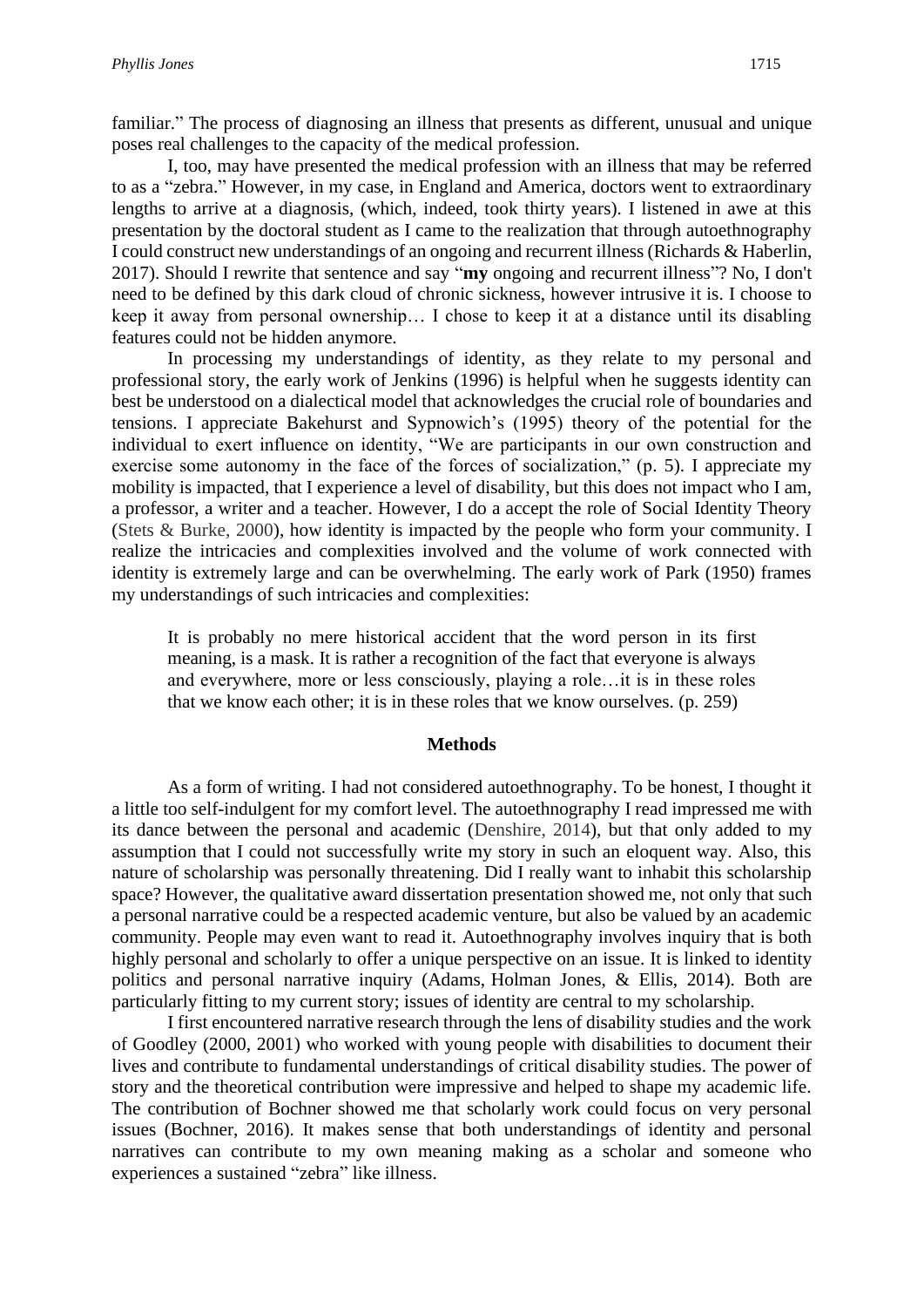#### **Results**

We now understand that it may have begun when I was eight years old with an attack of shingles. I had had chicken pox as a toddler and the fact that I had succumbed to shingles was a very strange phenomenon. I lived in the North East of England at the time and was the youngest of six children. My dad was a laborer in the local steel works and mum stayed home. We lived on a council estate, called Dormanstown named after the steel worker Dorman Long, where my Dad worked. It was a close-knit community and my having shingles at the young age was worthy local news - something slightly out of the ordinary. Lots of fuss was made and jokes form my older siblings about getting an "old fogey" illness. More significantly, the shingles virus then laid dormant on my meninges. Little did I know that this three week encounter with shingles would define my adult life in such a definite and pronounced way.

Move the clock eighteen years on. I was the first in my family to attend college and I travelled fifty miles north to attend university to prepare to be a teacher of children with severe disabilities. I had my first attack of viral meningitis at the end of my first year at college. This first bout lasted about a month. I presented as someone with bacterial meningitis. The ambulance was called, and I was admitted to hospital. I was given a lumbar puncture and it was ascertained I did not have bacterial meningitis but the less dangerous form of viral meningitis. We celebrated this news, even though I experienced a significant and debilitating illness. I stayed in hospital for a week and then I was sent home to Dormanstown to recuperate. Over the following month, I recovered and returned to college not missing anytime as the illness occurred during the summer. Phew, a brush with serious illness that I seemed to have overcome. This first episode was explained as my immune system reacting to the unfamiliar viruses the children brought to the classroom—not an unusual phenomenon for new teachers. Eighteen months later another attack occurred. Again, there was a similar panic that it may be bacterial and hence the need for a lumbar puncture. Another attack eighteen months after, and another eighteen months after that. Sometimes it was nine months between attacks. I lost count of the number of times lumbar punctures were administered, sometimes they were able to culture a virus and sometimes not.

After numerous lumbar punctures, (nine or ten, I think), I called it a day with them. They left me flat on my back for days and prolonged the time I was "out of action" and the need to confirm viral meningitis as opposed to bacterial was not so marked. However, the doctors in the emergency rooms did not see it this way, and each time saw the presentation of bacterial infection. My notes never seemed to follow me, so it is understandable that they felt the need for a lumbar puncture. After the third attack, the doctors told me that I presented with a very rare medical case that was inexplicable at that time. However, they did not give up, even though I moved from doctor to doctor. It took thirty years for the doctors and myself to disentangle the mystery of why I kept succumbing to recurrent bouts of viral meningitis.

This journey to diagnosis has definitely been interesting. I was one of the first people in England to have an MRI (difficult to imagine now). I was sent to London to have the MRI in a private hospital. One time, I was hung upside down to see if there was a leak in my skull. Another time, I was given a lumbar puncture when I was well, which showed the spinal fluid did present differently in a viral meningitis attack. Yet another time, a doctor from Finland came to see me in hospital as my illness was considered so rare. In the eighties, I was under the care of the auto immune disorders (AIDS) doctor as it was believed I had an immunity issue.

It is now the prevailing explanation that the shingles I had when I was eight years old left a dormant virus on my meninges. Every so often, for no apparent reason, this dormant virus would become active and present as aseptic meningitis. The journey to this realization has been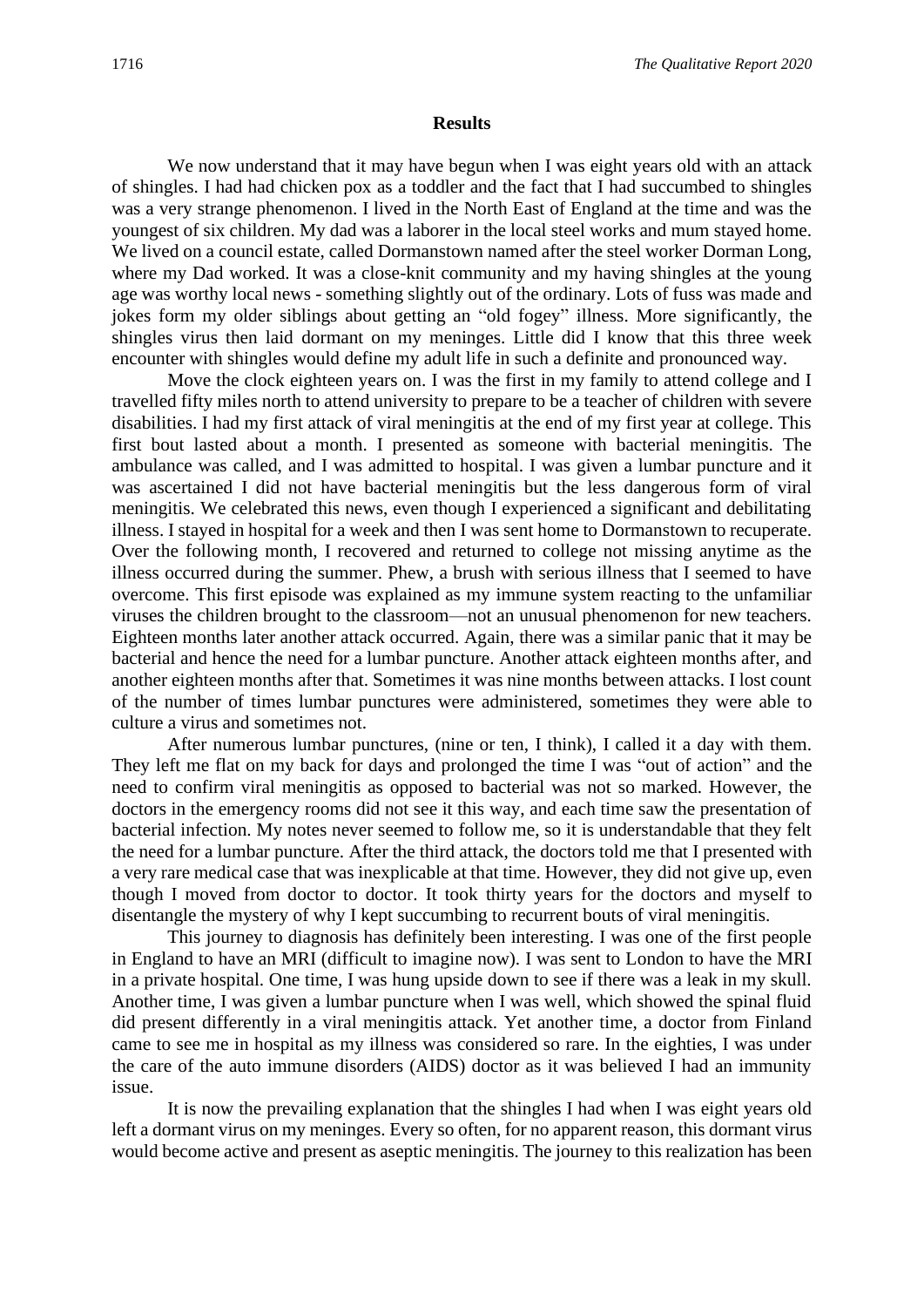long and arduous. These bouts of meningitis are very frightening and particularly alarming to my family, doctors and medical staff.

Ten years ago I was diagnosed with stage 2b breast cancer, which required surgery. Fortunately, my surgeon was familiar with the Onco DX test, which checked the DNA of my tumor and possible treatments and found that my tumor would not respond to chemotherapy. Rather, a sustained dose of hormone therapy would reduce the odds of reoccurrence from 70% to 13%. This was a no-brainer for me, but not for my oncologists. Throughout the five years of treatment for breast cancer, my viral meningitis did not rear its ugly head. It was as if it knew my body had enough on its plate with the cancer. Throughout this period, I explicitly fought against any identity related to cancer "victim," any community assigned identity usually applied to cancer sufferers. I made the decision that I was going to create my own identity, that of a successful working mother. I was fortunate to be teaching online and recall a neighbor working the computer for me while I taught due to my restricted movement because of surgery. I also began to walk and run and completed two half marathons during the bout of cancer. I was able to do this because I escaped chemotherapy.

Unfortunately, after I had recovered from my dance with cancer, the bouts of viral meningitis returned. The first one occurred two years after my "recovery." It struck out of the blue and I was totally unprepared. I did not have any medication (anti-viral, anti-nausea and pain relief). My son was home from college and became distressed when I quickly fell into a state of dehydration. We rang our doctor's surgery to try to get anti-nausea medication, but to no avail. The advice we were given was to go to ER, which I reluctantly did, bearing in mind my son's distress. Of course, I was presenting as if I had bacterial meningitis and the ER panicked. I tried to explain about my condition but there were no notes and my family doctor was away. No talking or arguing on my part convinced the doctors They wanted to give a lumbar puncture. I was getting considerably weaker by the hour, so, I unhappily succumbed and had my ninth or tenth lumbar puncture. Lumbar punctures are quite an invasive procedure. I was ill and was acutely aware I had to accept the doctor's power over me. Once the lumbar puncture came back supporting what I had said all along, I got my fluids and anti-nausea meds and began to feel considerably better. I stayed in hospital for twelve more hours and was then discharged, with the instructions to go to my family doctor the next day. This was a challenge. Every time I sat up, I was sick, and this aggravated the incapacitating headache. Getting home from the hospital was an ordeal in itself. Back in England, my family GP would make a home visit and I could remain flat on my back. Now, in America, I had to get dressed, get in the car, go to the doctor's surgery and wait in the waiting room. The doctor's surgery is a busy and bustling family practice, and it is not uncommon to wait for up to an hour to be seen by the doctor. I stayed in the car, in a semi reclining position, while my husband checked me in and waited for my name to be called. I eventually hobbled into the office and my doctor could see my predicament, gave me a small number of meds and asked me to return in several days. I felt as if, during the experience of the illness, I was powerless and at the mercy of the medical profession, no matter how they thought they were working in my best interest. I wanted to regain some level of power and control over the treatment of my illness. In this quest, I asked my doctor for a pack of medication that I would begin at home when I first experienced the onset of the meningitis. This involved anti-nausea, anti-inflammatory, anti-viral and pain medication. This proved to be problematic for my doctor, not that he did not want to be proactive, but that the health care system would not allow him to. How could he prescribe for an illness that he was not actually presented with? What if it was bacterial meningitis? He was not allowed to prescribe pain medication. I understood his predicament, but still wanted to take control and exercise some power over this illness.

In the summer of the 2019, I returned to the document that had remained on my desktop, glaring out at me and reminding me I needed to try to process and make sense of what was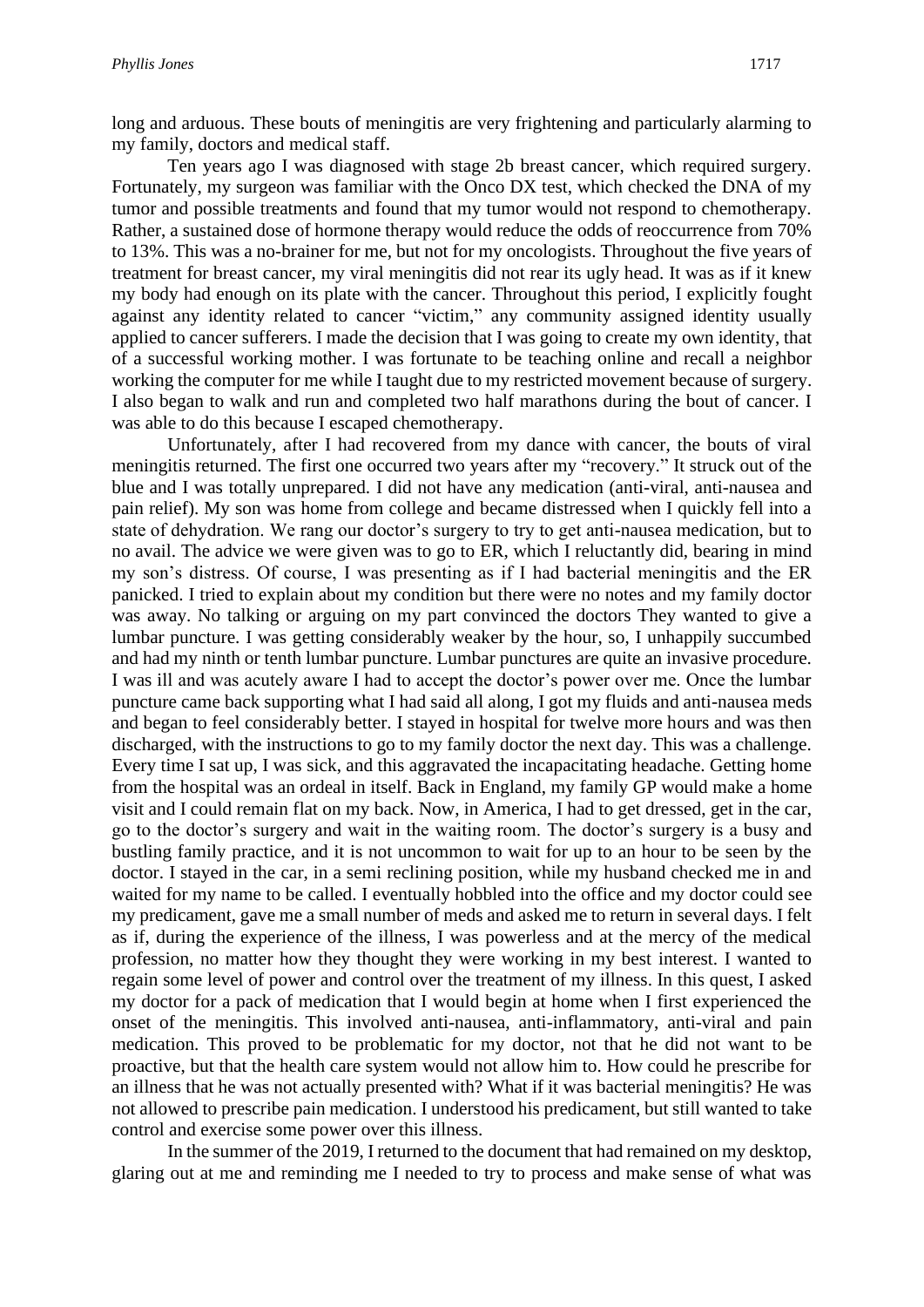happening to me. My illness had taken a turn downhill and I was preoccupied managing that. At this time, I was not driving., since the virus had seemingly migrated to my vestibular system causing double vision and major imbalance. When the doctor told me about the possible migration I responded with a question, "Does this virus have agency then?". The doctor looked puzzled and did not reply. But perhaps this virus really had "agency" and chose to exert its power over me because I had consistently managed it in a minimally disruptive way. I became aware of a Facebook support network of people with similar stories to mine. Rather than the virus having "agency" it appeared as a natural progression of the illness that balance was impacted and that people had been initially diagnosed with Parkinson's or MS by their neurologists, but the tests had comeback negative although the symptoms were similar. The illness was taking its toll. As well as not driving I developed a limp and needed a stick to help with walking. Gone were the days where the illness was invisible for the majority of time. Folks asked why I was limping and sympathy oozed out of them. I have never reacted well to sympathy and felt folk were questioning my intellect. "Bless her," was the term that came to mind. Currently, I take each day without meningitis as a gift. I have my "bag of medicine" to take if I ever come into contact with shingles, or I feel an attack coming on. In addition to seeing the neurologist every three months, I am currently following a nutritionist advised supplement protocol to rid my body of the dormant virus along with a homeopathic course of medicine to build up my constitution.

### **Discussion**

Through the bouts of illness, I have sought to retain a separate professional identity: first, in England, as a teacher of children with very complex needs, then as a professor at a new university in England and then at a Research One university in America. Through my account, I hope to contribute to understandings of the nuances of the development of professional and personel identity and affirm the work of some scholars in the areas of the development of identity and critical disability studies. I appreciate the limits of my scholarly contribution. I offer a personalized and individual account of my developing identity as I navigate a chronic illness, and it is not intended to represent the perspectives of others.

During the bouts of viral meningitis, I did not think of the illness defining me. I was promoted from classroom teacher to the school senior management team and then became an assistant principal. Clearly, the illness was not impacting my seemingly bright professional career. But as the years have passed, my mobility has been impacted, which, in turn, has impacted how I present physically. I accept that I am in transition, processing my new identity as a disabled person. Clearly, I am different. I was acutely experiencing the tension of Jenkins (1996) as I was hovering on the boundary of disability. My balance is weak, and my gait is awkward, I cannot climb stairs without help, I experience sympathetic looks and questions about what is wrong, to which I do not respond positively. On the inside, I do not feel any different but the assigned identity, that of disability needing pity does not sit well with me. The role of Social Identity Theory (Stets & Burke, 2000), how identity is impacted by the people who form your community has an influence on me. This creates a tension. I have spent my life advocating for people with disabilities and now, experiencing a small physical disability, I am challenged by the identity others assign to me. I agree with Bolt (2015) who posits that disability is something that impacts all of us as some point, and the one identity that we will all eventually share. The problem, I think, is the loss of control over who says what is assigned as my identity and what I choose my identity to be at this phase of my life (late fifties in age). I am the youngest in my pain relief Tai Chi class, something a fellow participant commented upon sympathetically. I tried hard not to cry. In my scholarly and teaching career, I have been influenced by scholars in the critical disability studies field (Goodley, 2013) and have worked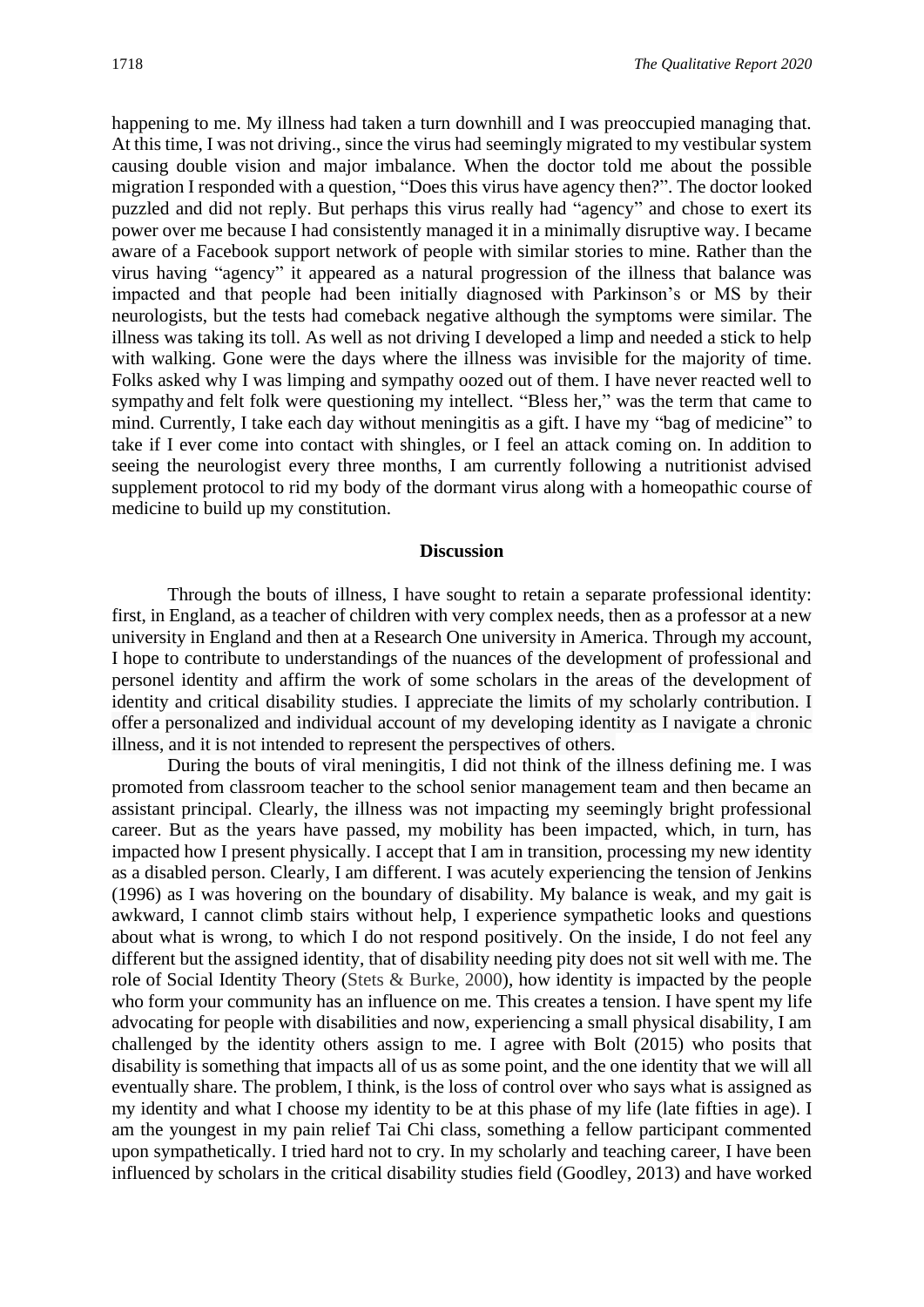and advocated for students (and their teachers) with complex disabilities. Relatively, my small physical disability is miniscule in comparison. My struggles with identity seem somehow a little self- indulgent. However, it is what it is. I continue to be influenced by Goodley (2013) and colleagues in that I accept disability as being a social construction of society (Zheng et al., 2016). I am a warrior for the students and teachers, but struggle with my own identity. A tension that is confusing and complex. I accept that the discourse relating to identity is about continua, tensions and boundaries (Hills, Elward, & Lewis, 2010) and I am experiencing this tension as I process the repercussions of my illness, However, society's response to disability may be difficult, as it is influenced by social norms, which themselves can be viewed as problematic. How far have we moved beyond the critique of Synder and Mitchell a decade ago? "[The] experience of disabled embodiment in order to disassociate disability from its mooring in medical cultures and institutions. Although recently disability criticism has been calling for a return to a phenomenology of the disabled body" (Synder & Mitchell, 2001, p. 368).

## **Conclusion**

I suggest that we (scholars/society) pay more attention to the individual phenomenological stories of acquired disability, and through this listening, we (scholars/society) may learn something new about the subtle continua of identity and appreciate what some of the tensions may be. Autoethnography makes a great contribution to the gathering of these phenomenological accounts. For me, once I left the feelings of self-indulgence behind, the writing of this piece has been very beneficial. Not only for me personally, but as a contribution to the knowledge base of the impact on professional and personal identity of someone coping with a rare and recurrent illness.

# **References**

- Adams, T., Holman Jones, S., & Ellis, C. (2014). *Autoethnography: Understanding qualitative research*. New York, NY, Oxford University Press.
- Jones, S. H., Adams, T. E., & Ellis, C. (Eds.). (2016). *Handbook of autoethnography.* New York, NY: Routledge. [http://www.myilibrary.com?ID=643715](http://www.myilibrary.com/?ID=643715)
- Bakehurst, D., & Sypnowich, C. (1995). *The social self.* London, UK: Sage.
- Bochner, A. P. (2016). *Coming to narrative [electronic resource]: A personal history of paradigm change in the human sciences*. London, UK: Routledge.
- Bolt, D. (2015). Not forgetting happiness: The tripartite model of disability and its application<br>in literary criticism. Disability & Society, 30, 7, 1103-1117. doi: in literary criticism. *Disability & Society, 30*, 7, 1103-1117. doi: 10.1080/09687599.2015.1071240
- Denshire, S. (2014). On auto-ethnography. *Current Sociology*, *62*(6), 831-850. <https://doi.org/10.1177/0011392114533339>
- Hills, P. J., Elward, R. L., & Lewis, M. B. (2010). Cross-modal face identity aftereffects and their relation to priming. *Journal of Experimental Psychology: Human Perception and Performance, 36*(4), 876-891.<http://dx.doi.org/10.1037/a0018731>
- Goodley, D. (2000). *Self-advocacy in the lives of people with learning difficulties.* Buckingham, UK: Open University Press.
- Goodley, D. (2001). "Learning difficulties" the social model of disability and impairment. *Challenging Epistemologies Disability in Society, 16*(1), 207-231.
- Goodley, D. (2013). Dis/entangling critical disability studies. *Disability & Society, 28*(5), 631- 644, doi: [10.1080/09687599.2012.717884](https://doi.org/10.1080/09687599.2012.717884)
- Jenkins, R. (1996). *Social identity.* London, UK: Open University Press.
- Park, R. (1950). *Race and culture.* Glencoe, IL: Free Press.